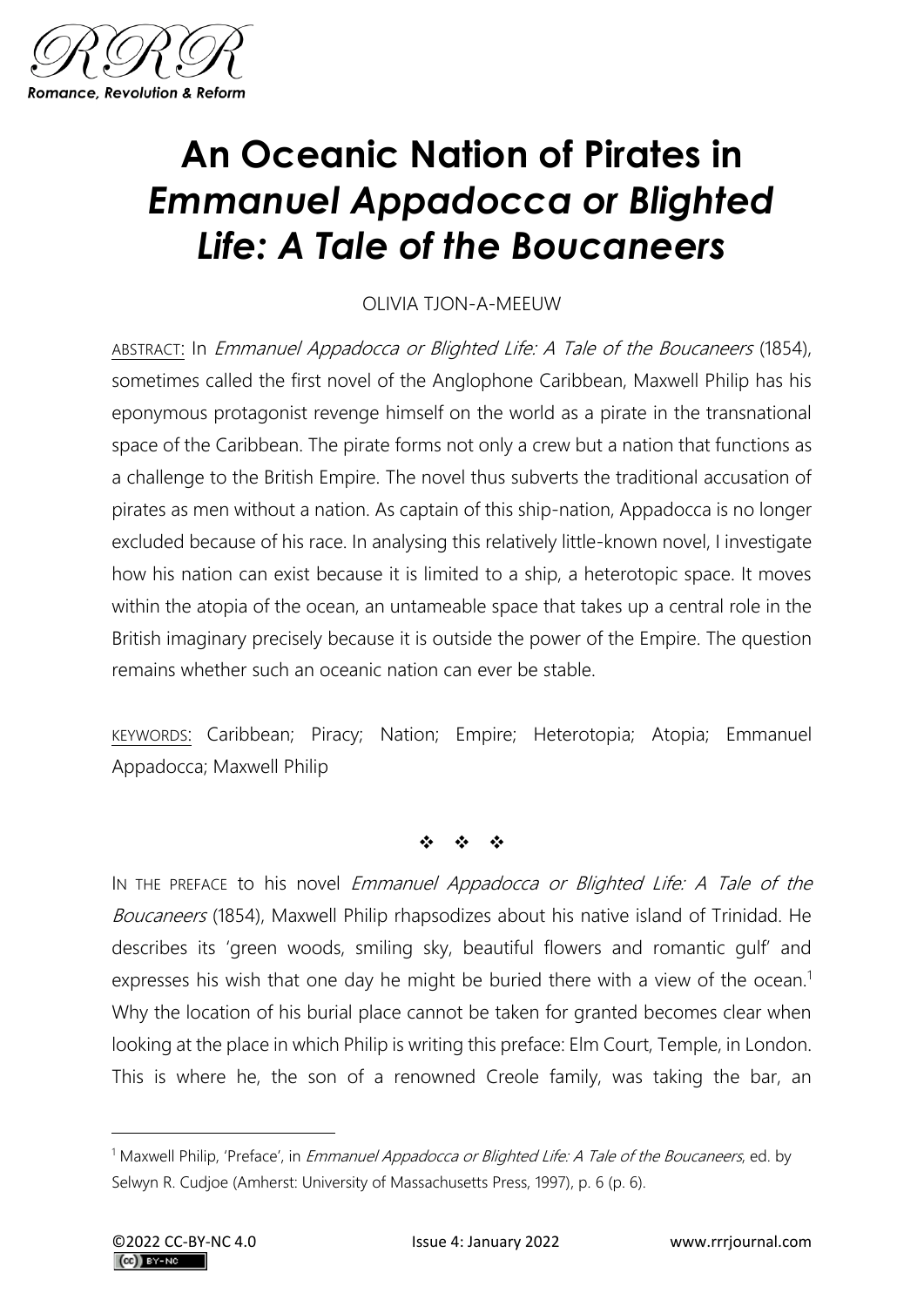

undertaking for which he had to cross the Atlantic. In addition to England and Trinidad, the author also invokes the United States when explaining what prompted him to write his only novel, namely 'the cruel manner in which the slave holders of America deal with their slave-children'.<sup>2</sup> He goes on to lament the fact that any parent would enslave his own child and put them to work in the fields. His novel, he explains, tries to imagine how a child might respond to such a treatment. While slavery had been abolished in the British West Indies for good in 1838 with the end of the apprenticeship system, the United States still allowed the practice as of 1854. By specifically invoking slavery, the text gains a particular inflection that allows us to read it as a work of what Paul Gilroy calls the black Atlantic. This concept highlights that the formation of modernity was not only a European project but very much involved Africa as part of the Atlantic world, connected through slavery and other economic ties. Gilroy adds that 'the black Atlantic can be defined, on one level, through this desire to transcend both the structures of the nation state and the constraints of ethnicity and national particularity'.<sup>3</sup> Hence, the Atlantic world is understood as a transnational space. In the preface, the novel is explicitly situated in that transnational space. Authors like Gesa Mackenthun discuss the novel within a more broadly speaking American context; her aim is to break with the continental and nationalist focus of American literary studies by also reading texts from the wider Americas. Mackenthun's reading of *Emmanuel Appadocca* is intended to 'situate the United States within the larger context of the slave-based Atlantic economy' and to understand the novel as a text that '[looks] back to the unfulfilled promise of the Declaration of Independence just as [it looks] forward to the building race tensions of the antebellum period'.<sup>4</sup> In essence, she makes connections similar to those made by Philip in his preface. By contrast, I will focus instead on the relation between the Caribbean and Britain, which, while it was slowly turning its imperial eye elsewhere, still had considerable interests in the West Indies in the 1850s.

Before giving a clearer outline of my argument, it is necessary to give a short summary of this relatively little-known text. The novel tells the story of the eponymous Emmanuel Appadocca, who attempts to overcome the limits set to him as a result of

<sup>2</sup> Ibid., p. 6.

<sup>&</sup>lt;sup>3</sup> Paul Gilroy, *The Black Atlantic: Modernity and Double Consciousness* (London: Verso, 1993), p. 19.

<sup>4</sup> Gesa Mackenthun, Fictions of the Black Atlantic in American Foundational Literature (London: Routledge, 2004), p. 85.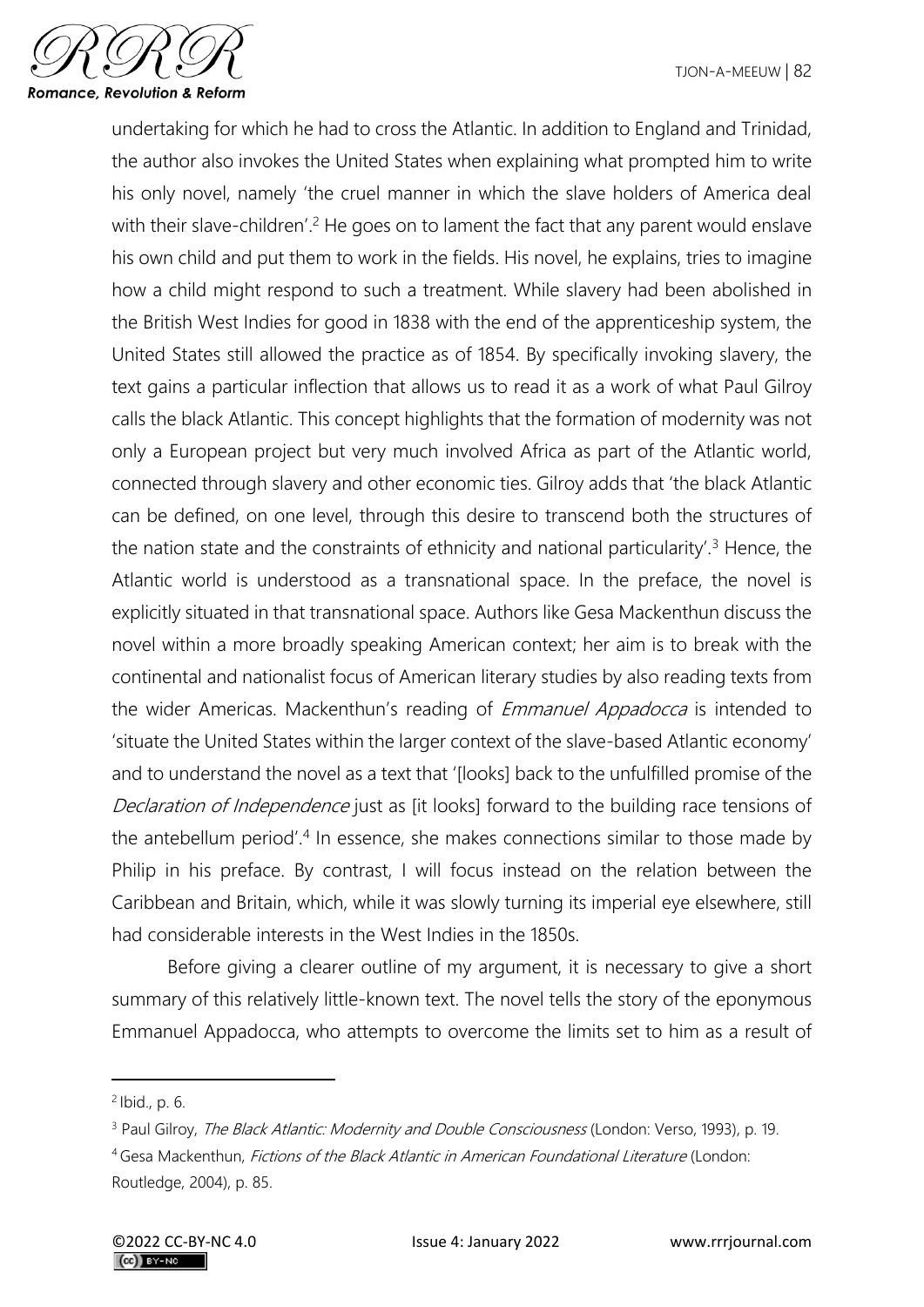

his race and the colonial order. Described as a '[q]uadroon', that is to say of one quarter African descent, the young Trinidadian goes to Europe to study philosophy, hoping to become a professor and enrich humankind's understanding of the world.<sup>5</sup> When his mother dies, he not only loses his financial support but also learns that his father James Willmington is not dead as he had previously assumed. Instead, the wealthy planter had deserted his mother after their affair. Enraged, Appadocca nonetheless decides to apply to his father for help but he never receives an answer. On the point of starvation, he returns to the Caribbean, turning his back on society and vowing revenge on his father. He gathers a pirate crew around himself, hunting for his father on his Black Schooner. In the process, he becomes a feared captain in the Caribbean. He ultimately catches his father and prosecutes him for neglect under the laws of his ship-nation, sentencing him to death. In the pursuit of his revenge, he has cause to battle with representatives of the British Empire. It is my claim that in the process of this resistance to imperial power, he and his crew are more than a momentary coalition of disgruntled sailors: in the transnational space of the Caribbean, Appadocca creates his own protonation on his ship. Following Benedict Anderson, the nation is understood as 'an imagined political community – and imagined as both inherently limited and sovereign'.<sup>6</sup> Anthony D. Smith argues that

[A] political community […] implies at least some common institutions and a single code of rights and duties for all the members of the community. It also suggests a definite social space, a fairly well demarcated and bounded territory, with which the members identify and to which they feel they belong.<sup>7</sup>

A ship is just such a bounded territory and  $-$  ideally  $-$  the mariners identify with their crew. To what extent this holds true for Appadocca's nation will be explored shortly. As for the purpose of this nation, it functions as an alternative space to the British Empire, as it not only has a place for the mixed-race Appadocca, but actually allows him to

<sup>5</sup> Philip, p. 23.

<sup>&</sup>lt;sup>6</sup> Benedict Anderson, Imagined Communities: Reflections on the Origin and Spread of Nationalism, rev. edn (London: Verso, 2006), p. 6.

<sup>&</sup>lt;sup>7</sup> Anthony D. Smith, National Identity (London: Penguin, 1991), p. 9.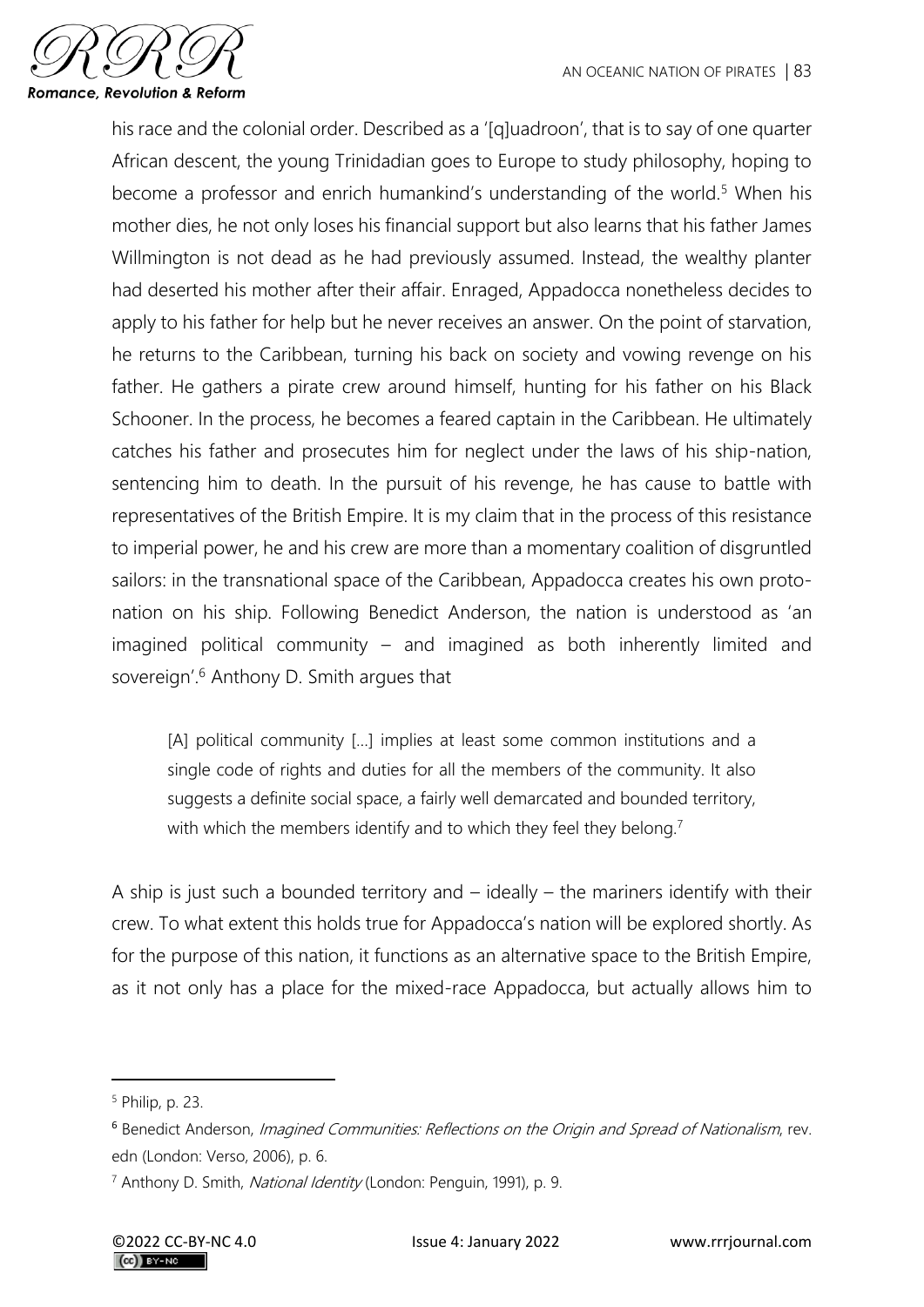

become the leader of this nation. This subversion is possible because of the space in which he moves: the ocean.

By positing a counter-imaginary to that of the British Empire, Philip follows a path similar to that taken by white Creoles earlier in the century. They were trying to defend themselves against the negative stereotypes about not quite white Creoles circulating in the metropolitan centre. This group, Candace Ward writes, had chosen the novel to make their pro-slavery arguments, as they felt they could not achieve their aims by adding to the already prolific non-fiction discussion on slavery.<sup>8</sup> By turning to the novel they hoped to counter what they deemed the political fictions of their opponents; they claimed a superior authority due to their residence in the Caribbean, Ward explains:

These attempts, of course, were not simply exercises in literary form, but represented creole novelists' contributions to a wider epistemological project to overturn 'old', that is, metropolitan or European, presuppositions about white creole degeneracy and art to validate, in their place, white creole ways of knowing predicated on experience of life in the Caribbean colonies.<sup>9</sup>

By writing the preface, Philip makes clear that he has similar intentions, but this time on behalf of the mixed-race Creoles, again based on the claim of authenticity invoked through his Trinidadian heritage. Instead of defending slavery, he imagines an alternative Caribbean society which has proto-national shape. It makes sense that he would turn to a nautical adventure story to do so, as 'the maritime adventure [was becoming] an expression of the national character'. <sup>10</sup> This is not unexpected, considering that much of Britain's imperial power was built on naval power, especially in the Caribbean.<sup>11</sup> The authors of nautical adventure stories, Sara H. Ficke argues, not

<sup>&</sup>lt;sup>8</sup> Candace Ward, Crossing the Line: Early Creole Novels and Anglophone Caribbean Culture in the Age of Emancipation (Charlottesville: University of Virginia Press, 2017), pp. 14-15.

<sup>&</sup>lt;sup>9</sup> Ibid., p. 15.

<sup>&</sup>lt;sup>10</sup> John Peck, Maritime Fiction: Sailors and the Sea in British and American Novels, 1719-1917 (Basingstoke: Palgrave, 2001), p. 5.

<sup>&</sup>lt;sup>11</sup> It was only in 1797 that Britain sent a fleet to capture Trinidad, at that time controlled by Spain, with whom Britain was at war. The defender of the island was the Spanish Vice Admiral Don Sebastian Ruiz de Apadoca, who sank his ships rather than have them fall into the hands of the enemy. The name of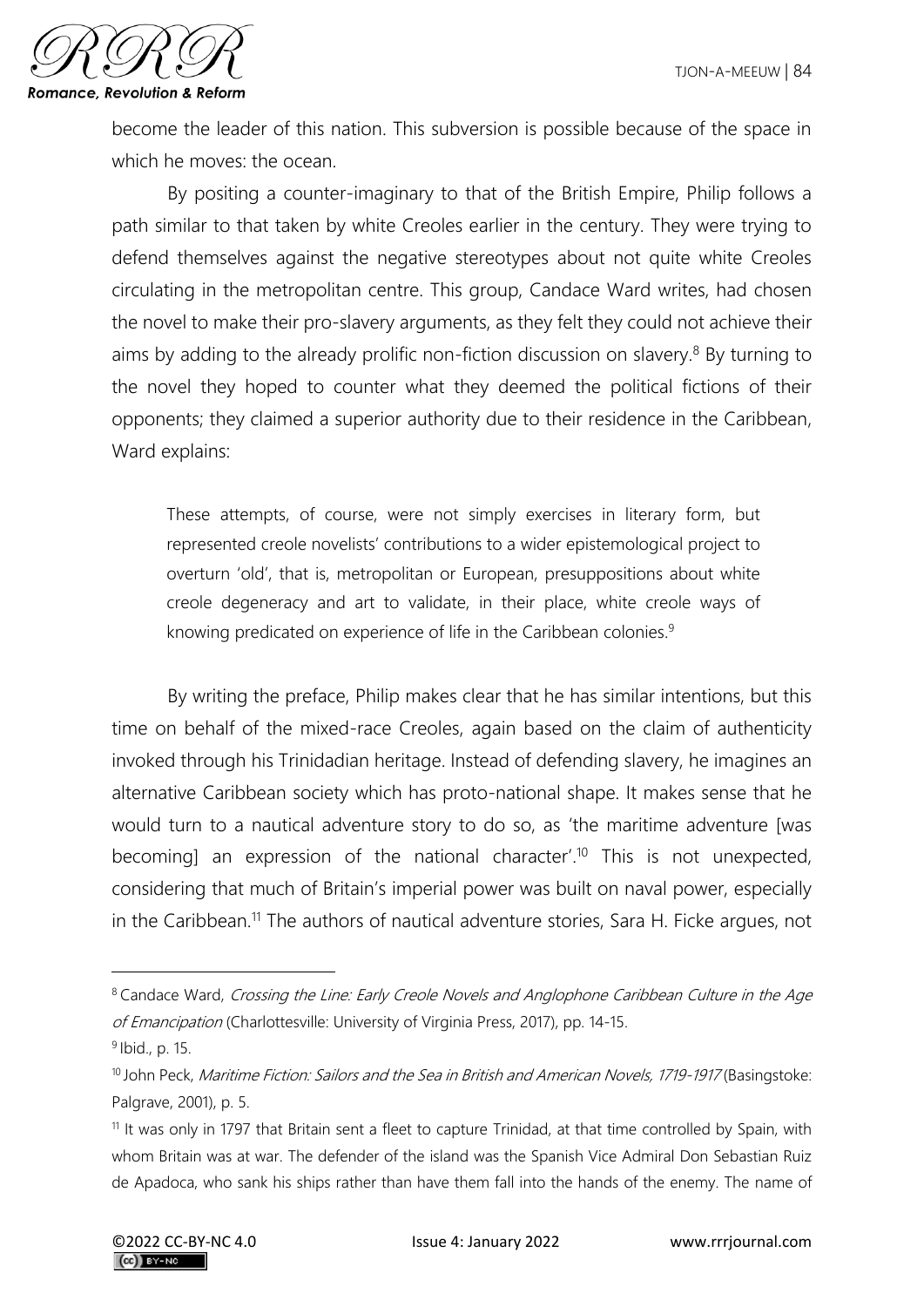

only mirrored back what already existed but in fact created new ideas of nationality.<sup>12</sup> She goes on to explain that after the abolition of slavery, Britain had to contend with a newly mobile black population. Both black and white authors worked through this expansion of freedom by featuring transatlantic black sailors and black pirates in their stories, using the contrast to the white sailors to construct a white masculine national identity.<sup>13</sup> This was possible because by the 1830s, the sailor had transformed from a roque into a solid citizen.<sup>14</sup> Britain now conceived the hierarchy on the ship as well as the strategic and commercial function of maritime activity as an extension as well as a defence of social and political order. Consequently, it also had to reckon with the presence of those of African descent in that order.

However, it is important to stress that racial anxiety was built into the Anglophone Atlantic novel from the very start. As Laura Doyle writes, this is the inheritance of the

Whig narrative of English history [in which] the nation's ruptures and revolutions were explained as the effects of a uniquely Saxonist legacy of freedom; and in complex, implicit ways, the English-language novel from Oroonoko to Quicksand has taken up this racial legacy.<sup>15</sup>

Doyle calls such texts liberty narratives. As indicated in the quote above, this liberty narrative is one that is originally Anglo-Saxon, and as such, freedom is seen as the purview of whiteness.<sup>16</sup> The Atlantic crossing which plays a central part in these liberty narratives is ultimately a racialized movement of liberty. For writers of African descent, the crossing of the Atlantic is more complicated than that, as it is initially not one of

the protagonist of the novel seems to be taken from that figure, strengthening his transnational and nautical stature. William Cain, in Maxwell Philip, Emmanuel Appadocca or Blighted Life: A Tale of the Boucaneers, ed. by Selwyn R. Cudjoe (Amherst: University of Massachusetts Press, 1997), p. 3 (footnote). <sup>12</sup> Sara H. Ficke, 'Pirates and Patriots: Citizenship, Race, and the Transatlantic Adventure Novel', in Transatlantic Literary Exchanges 1790-1870: Gender, Race, and Nation, ed. by Kevin Hutchings and Julia M. Wright (London: Routledge, 2011), pp. 115–29 (p. 117).

<sup>13</sup> Ficke, p. 115.

<sup>14</sup> Peck, p. 51.

<sup>&</sup>lt;sup>15</sup> Laura Anne Doyle, Freedom's Empire: Race and the Rise of the Novel in Atlantic Modernity, 1640-1940 (Durham, NC: Duke University Press, 2008), p. 2.

<sup>16</sup> Ibid., p. 4.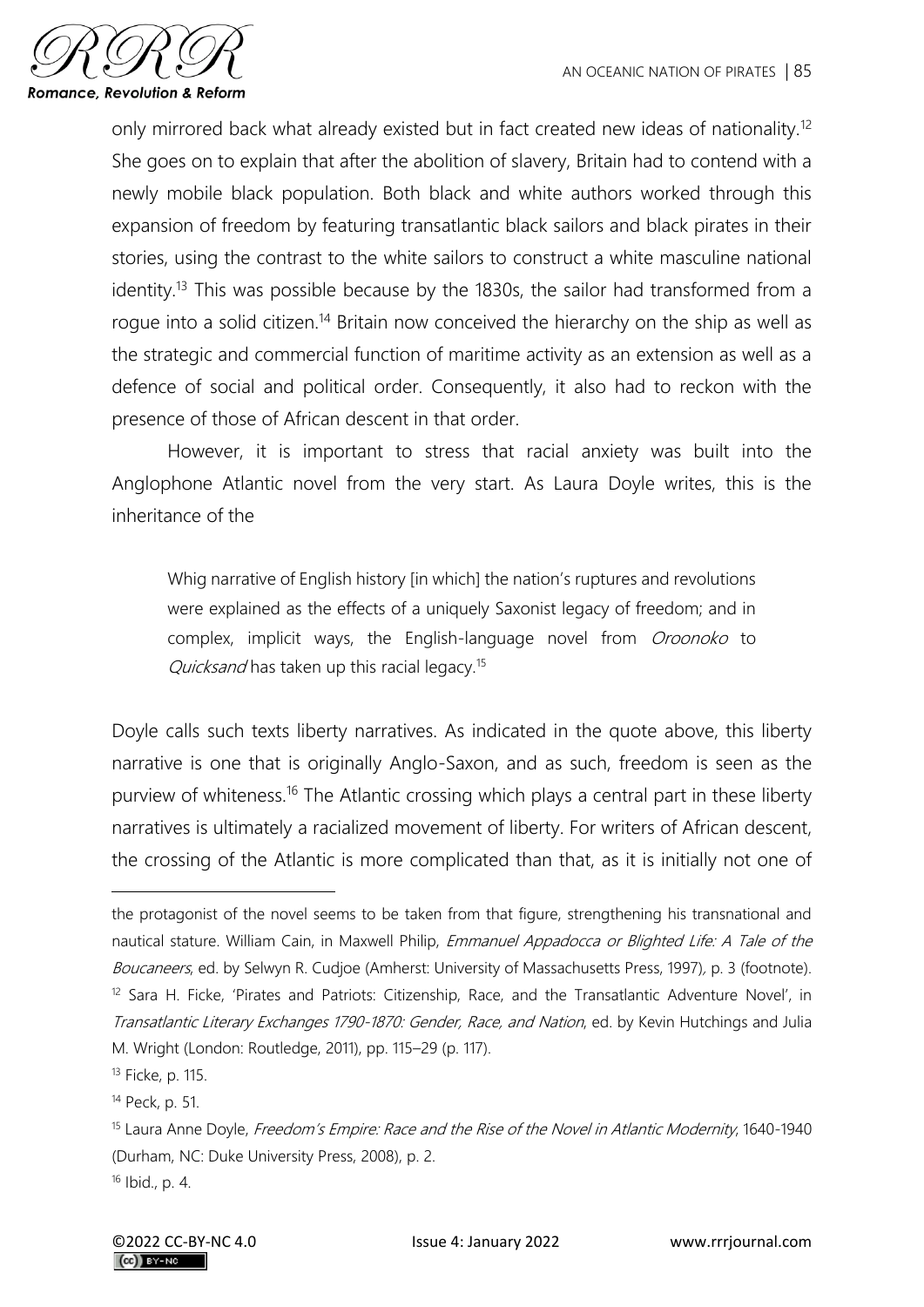

freedom but one of enslavement through the Middle Passage. Yet, after attaining liberty, this could change, as people like Olaudah Equiano found freedom in their travels and wrote about their experiences.<sup>17</sup> For Doyle, 'most structurally, we can see how a racialized pattern of narrative [...] inflect[s] language, sort[s] persons, and creat[es] divergent bodily and social experiences through a racialized liberty discourse'.<sup>18</sup> In order to be able to claim freedom for themselves, the African-Atlantic writers need to do so under the sign of race; they contribute to the racial order of the Atlantic in order to position themselves on the side of modernity.<sup>19</sup> Emmanuel Appadocca is such a liberty narrative from a writer of African descent, but the liberty espoused is not all encompassing.

Philip, whose novel is a claim for equality, clearly writes within this racialised Atlantic system. Yet, in spite of this claim for equality, there are not only racialist but outright racist tendencies in the novel. They are most notable in Jack Jimmy, a black servant, who is frequently made the object of ridicule by the pirates as well as the narrator: 'If the appearance of the little man was calculated to raise laughter when he was crouching, it was much more so when he was standing up; and really there was something in him peculiarly comical'.<sup>20</sup> His supposed comical nature is explicitly connected to his supposed racial nature, as the comments on his ridiculousness are followed by a lengthy description of the man, which includes the following: 'his long bony jaws projected to an extraordinary length in front'.<sup>21</sup> Phrenologists considered a protruding jaw as one of the signs of inhibited racial development.<sup>22</sup> Additionally, Jack Jimmy is compared to an ape 'in his crouching position, where it was difficult to distinguish him from the ideal of a rolled up ouranoutan  $[s\bar{c}t]$ , an image which is typically used to indicate that those of African descent are supposedly closer to animals than to humans.<sup>23</sup> Other black characters are described in similarly racialised terms, as

<sup>&</sup>lt;sup>17</sup> Elizabeth A. Bohls, Slavery and the Politics of Place: Representing the Colonial Caribbean, 1770-1833 (Cambridge: University Press, 2014), p. 13

<sup>18</sup> Doyle, p. 5.

<sup>19</sup> Ibid., p. 6

<sup>20</sup> Philip, p. 30.

 $21$  Ibid.

<sup>&</sup>lt;sup>22</sup> Cornel West, 'A Genealogy of Modern Racism', in Race Critical Theories, ed. by David Theo Goldberg and Philomena Essed (Oxford: Blackwell Publishers, 2002), pp. 90-112 (p. 101).

<sup>23</sup> Philip, p. 29.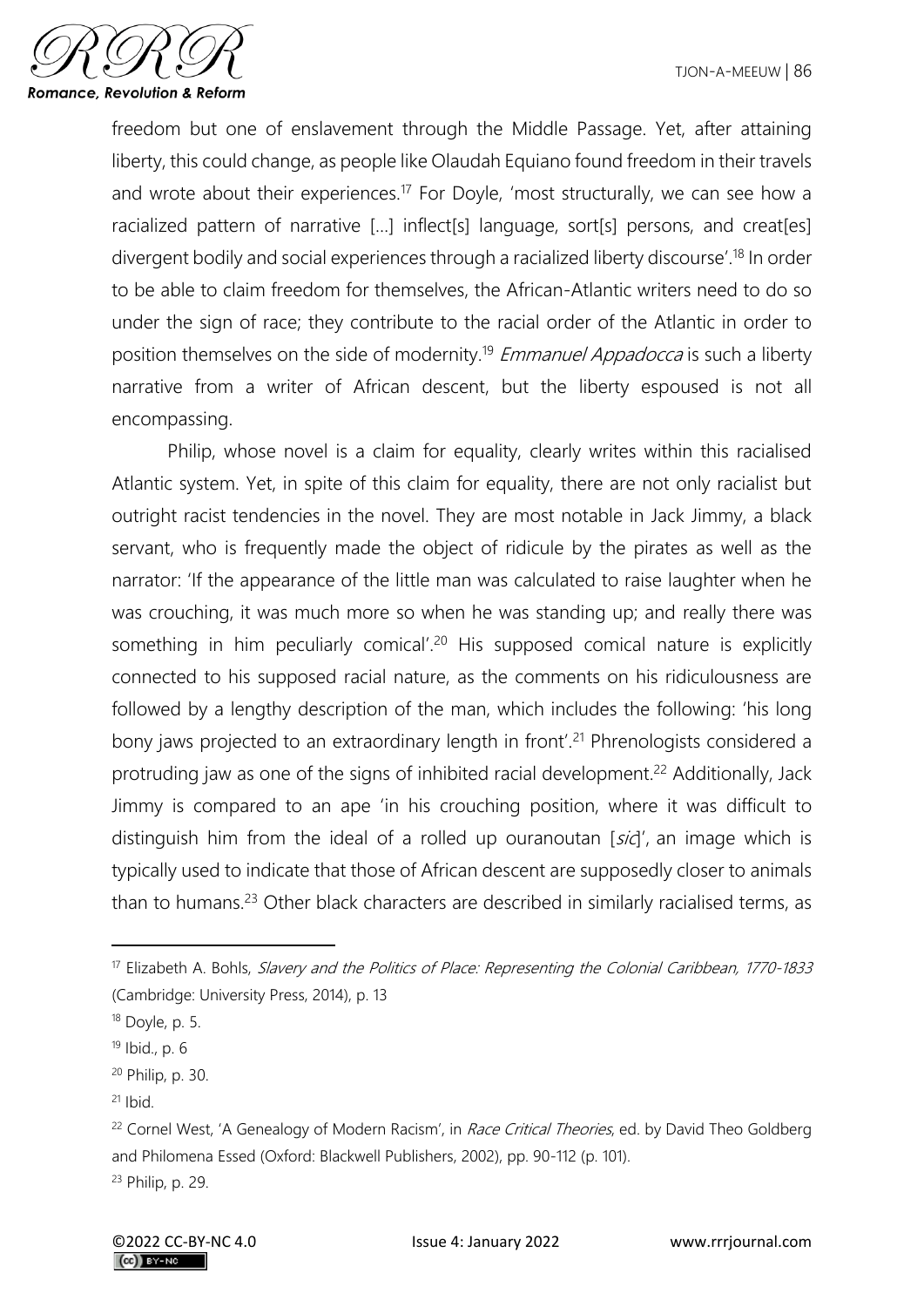

per the logic of the Anglophone Atlantic novel described by Doyle. It becomes evident that even within a text that is making a claim for equality, this equality is dependent on being as close as possible to the white ideal. This also holds true for the protagonist. Appadocca is described as a quadroon, yet his pale skin is emphasised several times.<sup>24</sup> When talking about his family, or more precisely his mother, he indicates that his mother's ancestors had enjoyed a high station, presumably talking about the white part of his ancestry.<sup>25</sup> Appadocca frequently emphasises the white half of his family rather than the black half. The text goes beyond racialising its characters, to set up a racist hierarchy.

Yet, Appadocca does not simply disregard the African part of his heritage. For instance, he quite literally speaks with the voice of his mixed-race mother; his father who has never met him, recognises him because he sounds like her.<sup>26</sup> Appadocca also makes clear that he does not consider Europe to be the only or even the greatest source of knowledge: 'It was […] among a race, which is now despised and oppressed, [that] speculation took wing, and the mind burst forth, and, scorning things of earth, scaled the heavens, read the stars, and elaborated systems of philosophy, religion and government'.<sup>27</sup> He posits Africa as a forerunner in terms of knowledge production, while other regions lay in darkness. His attitude towards his black and white heritage is ambiguous, as he feels attraction and rejection towards both. Nonetheless, there are hints that he is not simply trapped in between, but rather manages to forge his own identity by seeing the black Atlantic *avant la lettre*. His transnational embrace of both African and European values in order to forge a new identity makes him Caribbean, or as he puts it: 'I am an animal, – sub-kingdom, vertebrate, genus homo, and species, – "tropical American"; naturalists lay my habitat all over the world, and declare me omnivorous'.<sup>28</sup> He confidently claims that his habitat is all over the world, presumably, because he is free to roam the oceans with his ship. Yet it is the ship in itself that is more than a vaguely defined habitat  $-$  it is his nation.

<sup>24</sup> Ibid., pp. 91-92, 209.

<sup>25</sup> Ibid., p. 99.

<sup>26</sup> Ibid., p. 41.

<sup>27</sup> Ibid., p. 116.

<sup>28</sup> Ibid., p. 122.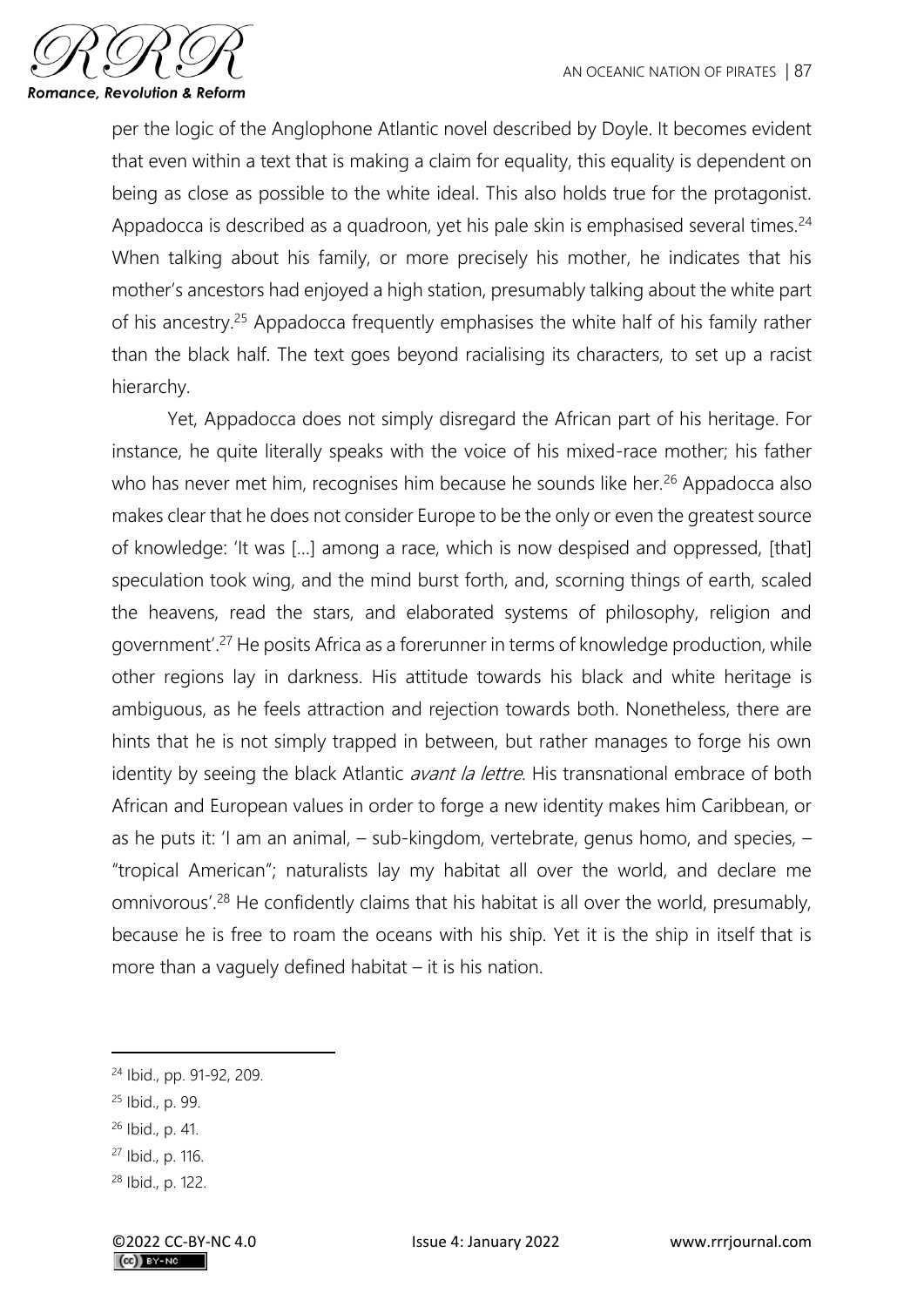

Ships are ideal spaces to conduct political dissent, Gilroy argues, as they join the different points in the Atlantic world.<sup>29</sup> It is this space which allows Appadocca to, at least partially, subvert the racialised order the British Empire has created in the Caribbean by leading his own quasi-nation. This nation is both different from, and yet similar to the British Empire: it is a heterotopia. Michel Foucault defines heterotopias as 'real places [...] which are something like counter-sites, a kind of effectively enacted utopia in which the real sites, all the other real sites that can be found within the culture, are simultaneously represented, contested, and inverted'.<sup>30</sup> Alexandra Ganser reads the Black Schooner as a heterotopia of deviation, which both mirrors and inverts colonial relations, making it a heterotopia of crisis in terms of legitimacy of the colonial order.<sup>31</sup> This is supported by the conditions of entry for the heterotopia: only those who are deviant from society can become members of the crew. Those who are part of the colonial order are either set free (as with the captured priest and Agnes, or the fisher who is coerced into temporarily working for the pirates) or they are sent out to sea to die, as is the case with Appadocca's father, who is put on a barrel with some biscuits so he might perish slowly as Appadocca almost did when he refused to support him. It is only through luck that he does not die. Either way, as there is space for them in colonial society, there is no space for them on the ship.

I also read the Black Schooner as a heterotopic space of compensation, giving Appadocca the possibility to do what he cannot do on land, and in particular in Europe; namely be both a man of knowledge and a leader. This compensatory function of the ship is made even more explicit in the décor of Appadocca's cabin.

It was richly though peculiarly decorated: the sides […] were made of the richest and most exquisitely polished mahogany, upon which were elaborately carved landscapes, in which nature was represented principally in her most terrible aspect, – with volcanoes belching forth their liquid fires; cataracts eating away in their angry mood the rugged granite, over whose uneven brows they were

<sup>29</sup> Gilroy, pp. 16-17.

<sup>&</sup>lt;sup>30</sup> Michel Foucault, 'Of Other Spaces', trans. by Jay Miskowiec, *Diacritics*, 16 (1986), 22–27 (p. 24).

<sup>31</sup> Alexandra Ganser, 'The Pirate Ship as a Black Atlantic Heterotopia: Michel Maxwell Philip's Emmanuel Appadocca', in Contact Spaces of American Culture: Globalizing Local Phenomena, ed. by Petra Eckhard, Klaus Rieser, and Silvia Schultermandl, American Studies in Austria, 12 (Vienna: LitVerlag, 2012), pp. 51- 76 (p. 55).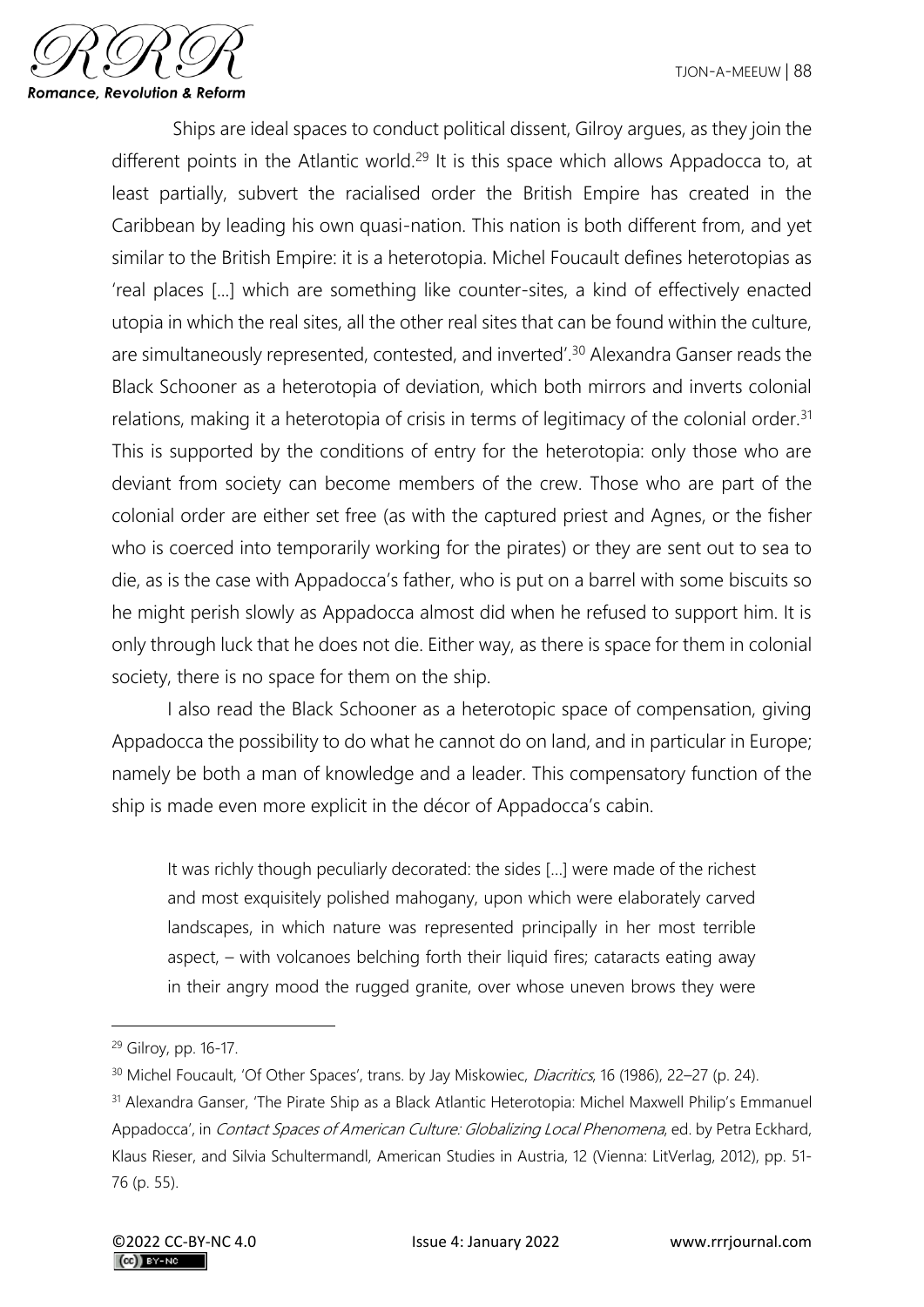

foamingly precipitated; inhospitable mountains frowning on the solitary waves below, that unheedingly lashed their base; chasms that yawned as terrific as the cataclysm that might be supposed to have formed them, and other subjects which blended the magnificent with the terribly sublime.<sup>32</sup>

The cabin also contains recreations of the celestial spheres as well as 'paleozoic creatures' that function as bookshelves.<sup>33</sup> There is also a magnificent telescope in the room. In effect, Appadocca has recreated land on his ship. The difference is that this time he is in control of it, and he can follow his scholarly pursuits, which became impossible in Europe. His replica is made up of jewels and precious metals, which he gained through his piracy.<sup>34</sup> His decoration makes literal his attempt at creating his own nation through a life of piracy, though it can only be achieved on a ship. It is also interesting to note that the sublime nature of this tableau contrasts greatly with the description of nature at other points in the novel. For example, describing the Bocas, islands near the northern passage from the Gulf of Paria between Trinidad and Venezuela, the narrator writes: 'those islands seem balancing over a crystal surface, that shines and sends forth a thousand undulating reflections under the pure and clear rays of an undarkened tropical sun'.<sup>35</sup> While the actual natural world is picturesque, the fake land is sublime. Perhaps it shows Appadocca's mixed feelings towards land, but it might also enhance his status, for it takes more to master the sublime than it does to master the picturesque.

What allows the ship to function as a heterotopia is its placement on the ocean, far removed from the laws of the land, or, in other words, other political communities. This becomes apparent during the trial that Appadocca holds for his father once he has captured him from another ship. He accuses Willmington of having broken the laws of nature, according to which he is responsible for his offspring, in Appadocca's reasoning. Willmington explains that people are not punished in society for what he did.<sup>36</sup> Indeed, it was not unusual for plantation owners to have their children enslaved, as mentioned in the preface, let alone to abandon them. So it is the racist colonial social order which

<sup>32</sup> Philip, p. 22.

<sup>33</sup> Ibid., p. 23.

<sup>34</sup> Ibid., pp. 22-23.

<sup>35</sup> Ibid., p. 35.

<sup>36</sup> Ibid., p. 65.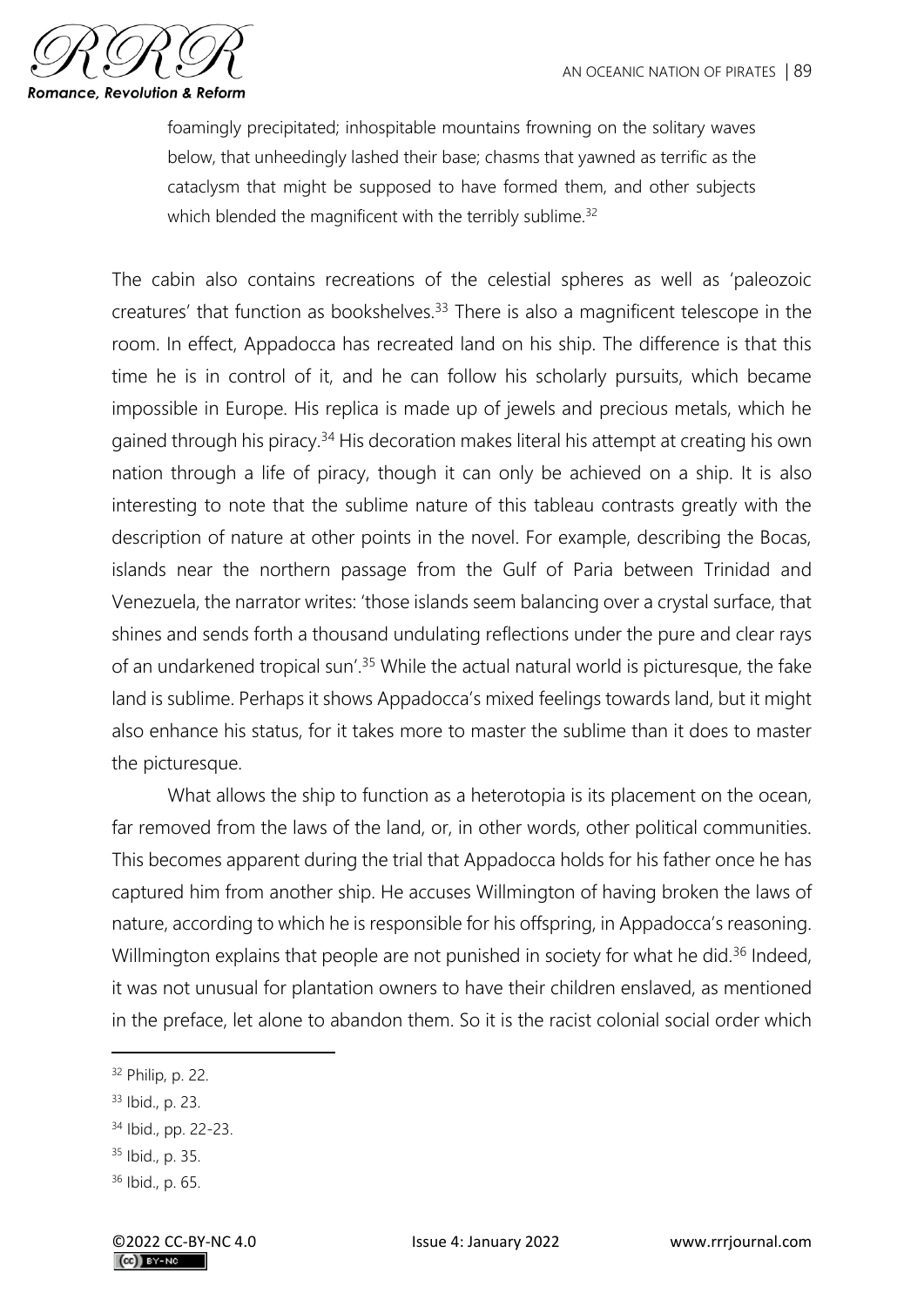

makes it impossible for Appadocca to find a place in London. Willmington goes on defending himself by saying that according to the laws of the land, no man may conduct a trial on his own behalf in the way in which Appadocca is doing by making himself judge, jury and executioner.<sup>37</sup> However, Appadocca makes it very clear that the laws of the land do not apply on his ship:

'Look up there, man,' said the captain, as he pointed to the black flag that was floating gracefully from the half lowered gaff, 'while that flies there, there is no law on board this schooner save mine and great Nature's. Look around you, on the right and on the left, you see those who know no other laws but these two, and who are ready to enforce them. Look still farther around, you see but a waste of water, with no tribunals at hand, in which complaints may be heard, or by which grievances may be redressed. Place no hope, therefore on "the laws of the land".'<sup>38</sup>

Clearly, this suggests the presence of a type of law-making institution on the ship. In making this claim, Appadocca refuses to acknowledge that ships were not only what Lauren Benton calls 'islands of law', but also 'representatives of municipal legal authorities – vectors of law thrusting into ocean space<sup>'39</sup> He does not represent any (other) nation's interests, insisting on his sovereignty.

Historically speaking, Benton explains, 'ships and their captains moved as delegated legal authorities along intersecting paths, extending corridors of control, in turn weakly or strongly associated with jurisdiction, into an interimperial sea space that could not be owned but could be dominated'.<sup>40</sup> While this leads Markus Rediker to call the ocean a commons, I have a less utopian understanding of this space, instead reading the ocean as an atopia, as described by Siobhan Carroll.<sup>41</sup> During the

<sup>40</sup> Ibid., p. 161.

 $37$  Ibid.

 $38$  Ibid.

<sup>&</sup>lt;sup>39</sup> Lauren Benton, A Search for Sovereignty: Law and Geography in European Empires, 1400-1900 (Cambridge: Cambridge University Press, 2010), p. 112.

<sup>&</sup>lt;sup>41</sup> Marcus Rediker, *Villains of All Nations: Atlantic Pirates in the Golden Age* (Boston: Beacon Press, 2004), p. 25; Siobhan Carroll, An Empire of Air and Water: Uncolonizable Space in the British Imagination, 1750-1850 (Philadelphia: University of Pennsylvania Press, 2015)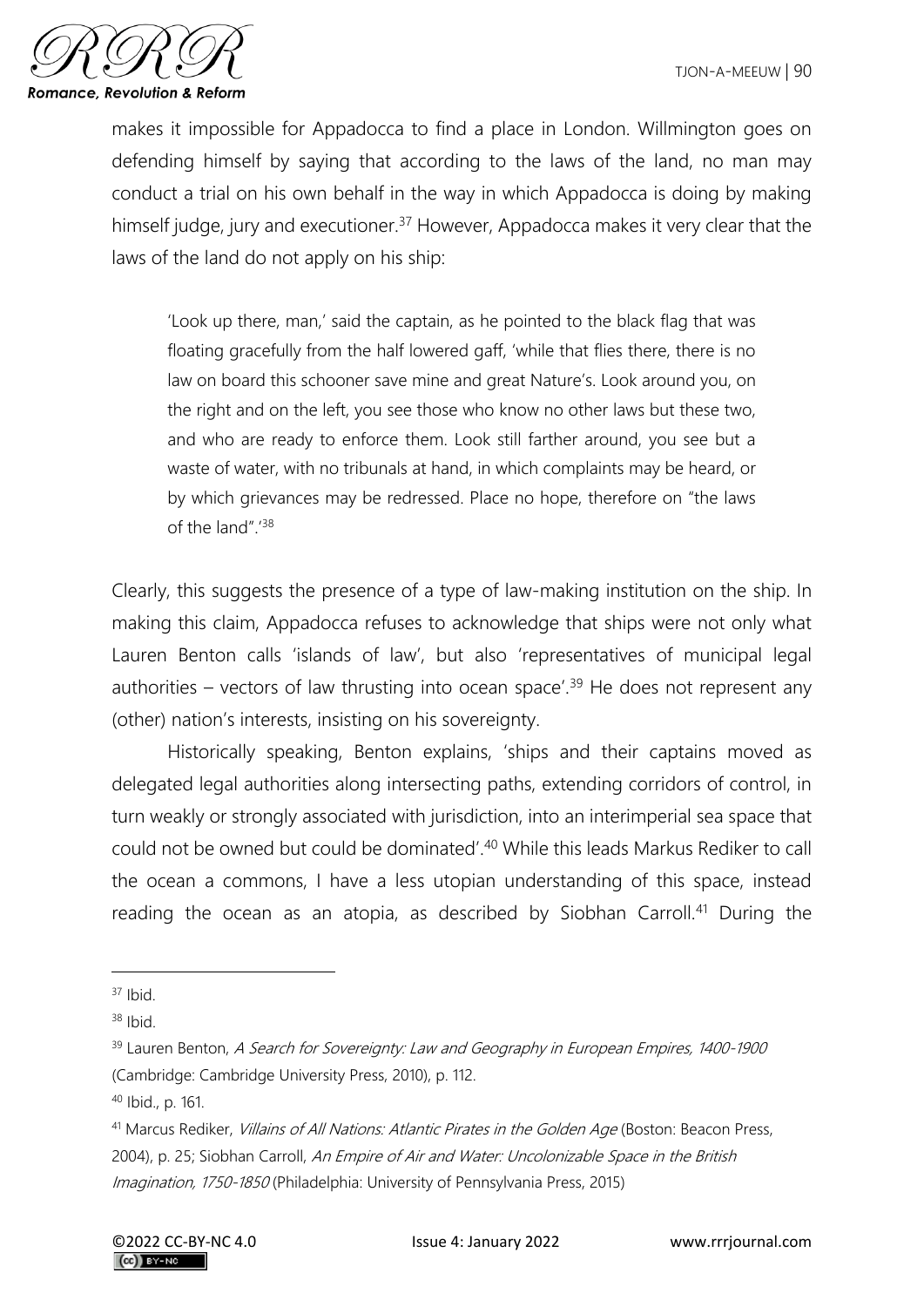

nineteenth century, spaces like the oceans or poles were depicted either as empty or as resistant to representation.<sup>42</sup> They were both central to the British Empire but also a challenge to imperial power, as they were by their very nature almost impossible to cultivate and hence to bring under imperial control. Atopias are '"real" natural regions falling within the theoretical scope of contemporary human mobility, which, because of their intangibility, inhospitability, or inaccessibility, cannot be converted into the locations of affective habitation known as "place"<sup>'</sup>.<sup>43</sup> There is no possibility of these spaces eventually becoming inhabited, they are forever outside the purview of the Empire. Hence, the ocean 'could […] offer an escape from the framework of the nation'.<sup>44</sup> Literature was one of the means, Carroll explains, by which mastery of the ocean was nonetheless attempted.<sup>45</sup>

Emmanuel Appadocca is one such attempt at mastery of the ocean, not by a British author but by a Caribbean one. In the text, Appadocca is initially clearly presented as a master of the ocean. For instance, he knows exactly how and when to leave his position in order to hunt the ship on which his father is sailing. He has also constructed a complex machinery of mirrors with which he can see beyond the horizon, enabling him to see his enemies while they cannot see him. He is overcoming the limits of human nature and those of conventional technology by improving on the standard looking glasses. His supreme knowledge is demonstrated once again when he predicts the arrival of a hurricane through calculations based on his understanding of the skies. The mastery of seafaring extends beyond Appadocca. The attitude of his first officer Lorenzo is described thus: 'he whose daily life was a continuous challenge to man, to the powers that ruled the earth, and to the controlless element itself which he had made his home'.<sup>46</sup> The element might be out of human control, yet Lorenzo shows himself to be adept at navigating it.

Once Appadocca has been caught by the British on land, Lorenzo tries to free his captain by using his considerable navigational skills.<sup>47</sup> The Black Schooner keeps

 $43$  Ibid.

- <sup>45</sup> Ibid., p. 9.
- <sup>46</sup> Philip, pp. 81-82.

<sup>42</sup> Carroll, p. 6.

<sup>44</sup> Ibid., p. 74.

<sup>47</sup> Ibid., pp. 142-145.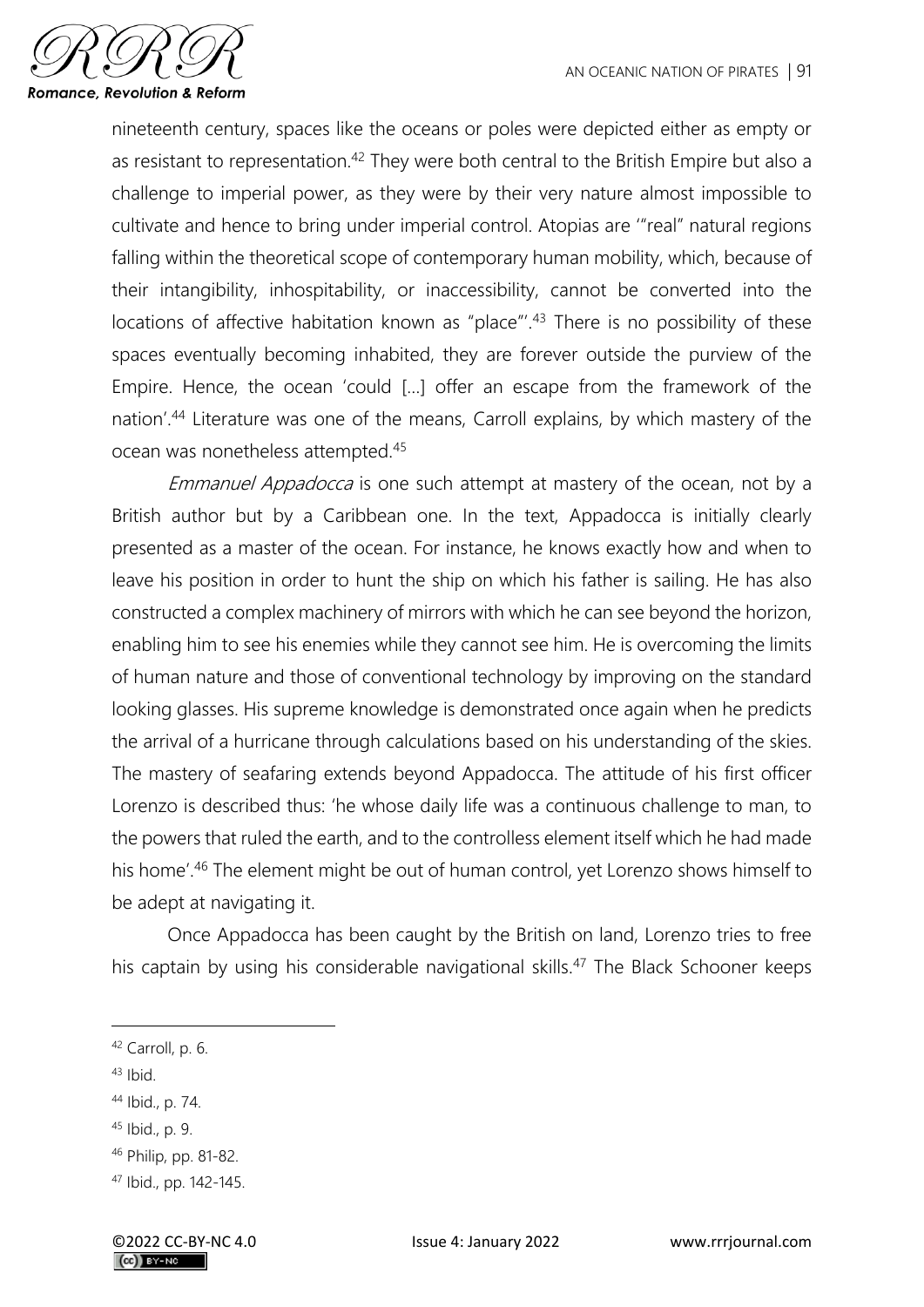

evading a pursuing British man-of-war because it is much faster and more manoeuvrable than the latter. Not only that, but the crew keeps taunting the pursuer by disguising the ship itself. The pirates camouflage their vessel as various ship-types and pass by the British ship again and again; the British always realise too late that they have just come across the pirates once more. At one point, the Black Schooner also hoists the Mexican flag, making clear how easily national affiliations can be changed and feigned on the ocean. The only one who sees through the disguise is an old seadog; his great experience has made him able to read ships. Finally, the Black Schooner even pretends to be an English wreck in order to lure in the British. Once an officer has gone aboard, the ship reveals itself and sails away: 'The metamorphosis was so sudden, that the schooner had already begun to move before the boatmen comprehended the change'.<sup>48</sup> Through what seems the ultimate failure at mastering the sea, namely shipwreck, the pirates actually once again demonstrate their superior skills.

It is the pirates who are masters of the ocean rather than the British man-of-war, as one might expect in a nautical adventure story. This underlines the challenge the novel is making to the British national identity, which, as outlined above, was greatly linked to power at sea. The man-of-war is in the Caribbean to fight the enemies of the Empire, as one of its officers explains.<sup>49</sup> It is a big war ship that should be able to eliminate all those who would dare trouble British interests in the region. Yet, while the officer specifically says that pirates are not amongst the enemies it is here to fight, ultimately, the only action the ship sees is against Appadocca and his crew.<sup>50</sup> Other empires are invoked only when it comes to trade. In St. Thomas, at that time under the rule of Denmark, ships from all over the world are at anchor in order to trade.<sup>51</sup> Additionally, the European powers support each other in policing the ocean, as can be seen when Appadocca is arrested there by 'a British officer, who was accompanied by an officer in the Danish civil uniform, that probably represented the local government in sanctioning the forcible capture of a British subject, by British authorities on Danish ground'.<sup>52</sup> Any skirmish with another European empire would ultimately only lead to a

 $50$  Ibid.

<sup>48</sup> Ibid., pp. 149-150.

<sup>49</sup> Ibid., p. 123.

<sup>51</sup> Ibid., p. 86.

<sup>52</sup> Ibid., p. 91.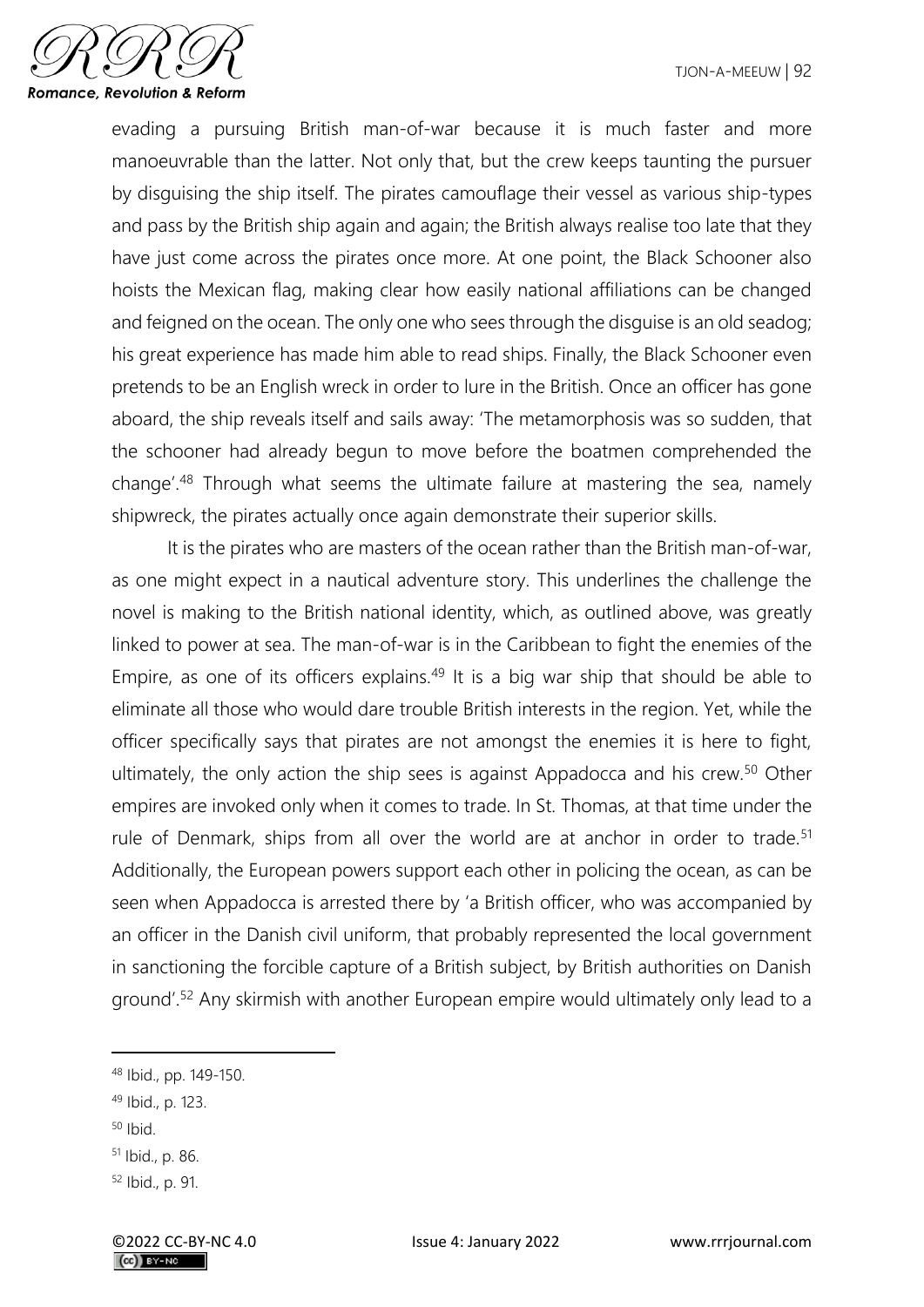

shift but not an upheaval of imperial order. The only enemies are pirates and that is because they challenge the imperial order as such.

So, while Appadocca is described as a British subject in the passage quoted above, pirates, going back to Roman antiquity, had been considered *hostis humanis* generis, that is to say, enemies of all mankind. That makes them stand outside of any national affiliation. By the mid-nineteenth century, the golden age of piracy in the Caribbean – the late-seventeenth and early-eighteenth century – had long been over. The subtitle of the novel 'A Tale of the Boucaneers' makes reference to that time. Ganser states that, 'in fact, the buccaneers were Protestant hunters-settlers in the seventeenth century Caribbean on Tortuga and Hispaniola, who became anti-Spanish pirates when the Spanish colonists tried to drive them from their islands'.<sup>53</sup> The French term 'boucaniers' is derived from the Arawak 'bukan' which describes wooden crates for smoking meat, which is a technique the exiles learned from the natives.<sup>54</sup> This origin shows again the transnational scope of the Atlantic world, as well as the anti-imperial stance associated with the buccaneers. The term buccaneer had become a generic appellation for pirates by the 1800s. Ganser argues that Philip uses the term because it evokes notions of revenge and also avoids the stereotypes associated with pirates by the 1850s. Additionally, she claims it

Draws a parallel conflict between a colonial empire and its subalterns: first with regard to the predominantly poor settlers driven to piracy and to native peoples on the verge of genocide in the seventeenth century, and second, regarding disenfranchised African Americans in the nineteenth  $55$ 

The term is thus chosen with care to indicate not only the subaltern position vis-à-vis an empire, but also the resistance to it. Appadocca's crew is made up of men who either chose to break with 'human society' or were rejected as a result of a conflict within a fledgling nation-state.<sup>56</sup> Specifically, a number of them are French aristocrats, who were

<sup>53</sup> Ganser, "The Pirate Ship", pp. 66-67.

<sup>54</sup> Ibid., pp. 66-67.

 $55$  Ibid.

<sup>56</sup> Philip, pp. 43-44.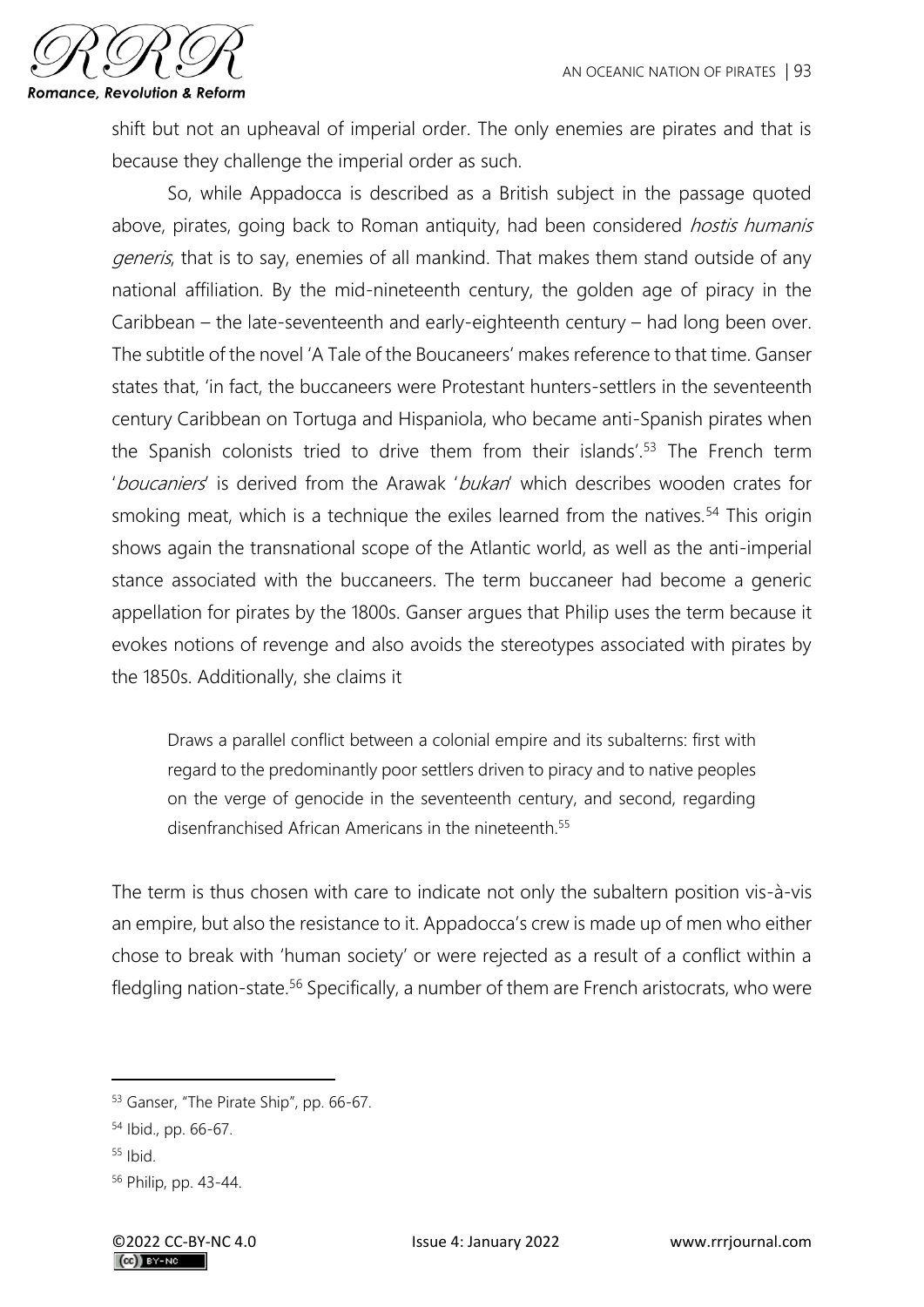

exiled in the wake of the French Revolution and fled to Saint Domingue.<sup>57</sup> Another's exile began in an earlier conflict: the chief officer Lorenzo reveals his identity at the end of the novel. His name is St. James Carmonte and his family had fought for 'the Prince', which probably refers to Bonnie Prince Charlie, the Stuart pretender to the British throne.<sup>58</sup> Lorenzo's family was forced to move around Europe, ending up in France, from where they were eventually expelled during the Revolution. Thus, the pirates are exiles who have come together on the Black Schooner to 'revenge [themselves] on the world'<sup>59</sup>

The novel complicates the trope of piracy by accusing the European powers of the very same practice. Appadocca pours scorn on European colonialism, as it is driven by commerce and usually aimed at those who have done nothing to deserve it, declaring the entire system to be piratical: 'the whole of the civilized world turns, exists, and grows enormous on the licensed system of robbing and thieving'.<sup>60</sup> He does not consider his own actions to be wrong, because what he steals is ultimately based on the stolen labour of slaves and hence never belonged to the planters or merchants in the first place.<sup>61</sup> By this logic, the British and their ilk become the enemies of all of mankind, rather than the pirates. Piracy no longer happens in and against nations but is perpetuated by them. $62$  Hence, Philip does not follow the notion of pirates as men without a nation. On the ship, Appadocca's crew forms a new type of nation that stands in contrast to the British empire, both in terms of who may be part of that nation, and its having its own set of rules as a quasi nation-state. <sup>63</sup> As mentioned above, a nation is a political community. To reiterate Smith's definition of such a community, it

<sup>&</sup>lt;sup>57</sup> As Christopher Taylor points out, the island is never called Haiti, though there are hints that the novel is set post-revolution. Christopher Taylor, Empire of Neglect: The West Indies in the Wake of British Liberalism, (Durham, NC: Duke University Press, 2018), p. 135.

<sup>58</sup> Philip, p. 247.

<sup>59</sup> Ibid., p. 37.

<sup>60</sup> Ibid., p. 113.

<sup>61</sup> Ibid., p. 115.

 $62$  Though the difference between pirates and privateers who operated with a letter of marque, authorizing them to seize ships in the name of their sovereign, is not at all clear cut. <sup>63</sup> Ficke, p. 125.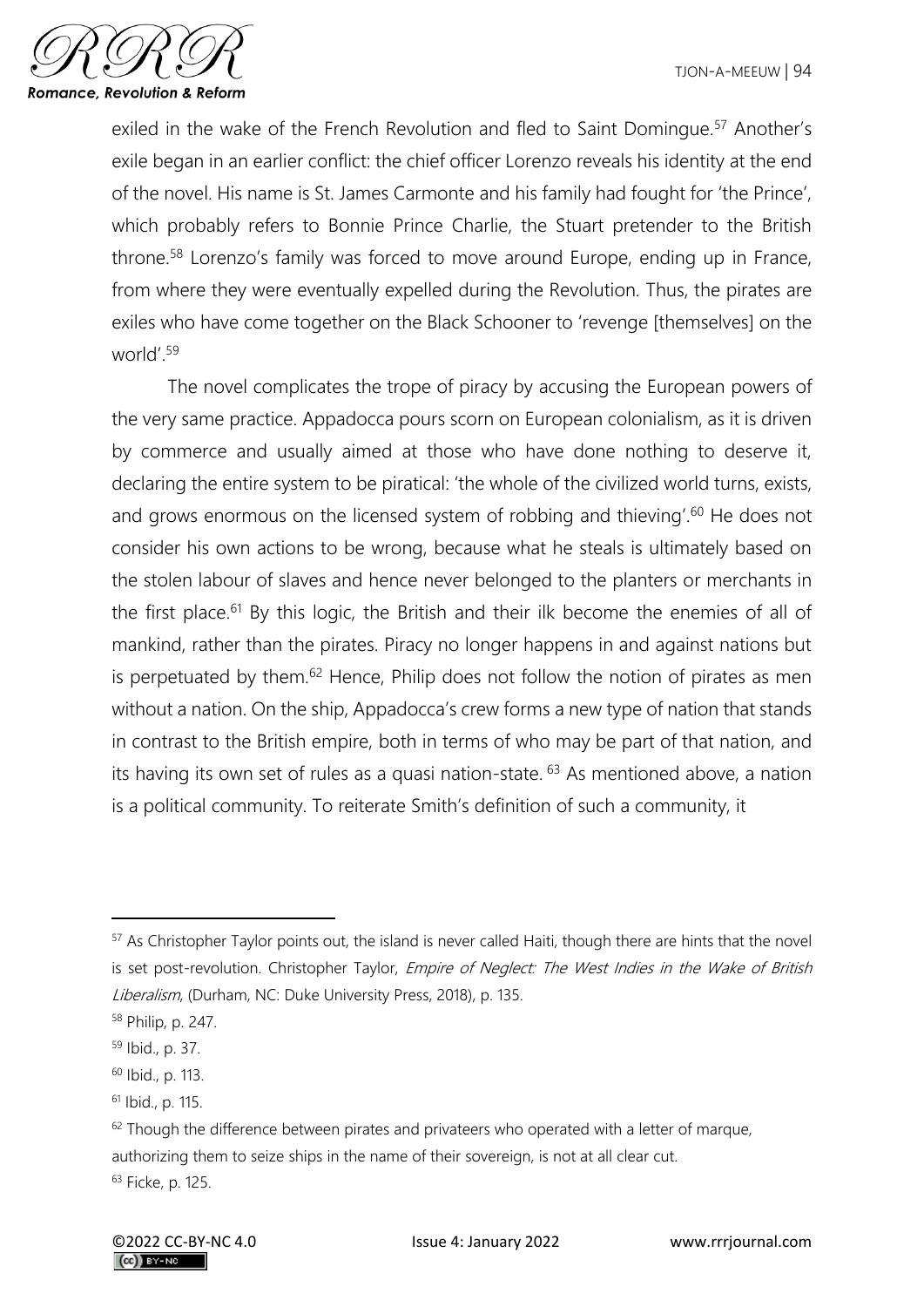

Implies at least some common institutions and a single code of rights and duties for all the members of the community. It also suggests a definite social space, a fairly well demarcated and bounded territory, with which the members identify and to which they feel they belong.<sup>64</sup>

As I will demonstrate, all of this holds true for the community forged on Appadocca's ship.

As outcasts, who at times specifically rejected the strict rules on navy or merchant ships, pirates had to form their own society on their ships, creating a code of rights and duties typical of a nation. Or as Appadocca puts it: 'there is no law on board this schooner save mine<sup>'.65</sup> In his seminal book Villains of All Nations: Atlantic Pirates in the Golden Age, Rediker describes the organisation of pirate crews. Each crew drew up articles which included the hierarchy on the ship and the rules for the distribution of plunder and other resources. The captain retained his role by the grace of the crew who elected him. He was in charge when a prize was to be seized or when they were on the run. Otherwise, he had to bow to the majority. Pirates would sleep all over the ship; the captain did not have a cabin unto himself. Moreover, Rediker notes, 'The determined reorganization of space and privilege aboard the ship was crucial to the remaking of maritime social relations'.<sup>66</sup> However, as Appadocca's boast indicates, the crew on the Black Schooner is not entirely organised in this quasi-democratic manner. Appadocca was once elected as captain, as he claims, because of his superior character.<sup>67</sup> The democratic impulse is thus tempered by the idea of natural aristocracy that is typical of many Enlightenment thinkers.<sup>68</sup> Now, in keeping with an aristocratic model – his men call him 'excellency' – Appadocca's rule on the ship is absolute: 'I require but one thing – obedience. Death is the penalty of the least breach of discipline'.<sup>69</sup> This will to power is absolute and not only during battle. Yet, the narrator seems to indicate that this brutality is necessary, 'that the chain which was so variously formed, could be preserved

<sup>64</sup> Smith, p. 9.

<sup>65</sup> Philip, p. 65.

<sup>&</sup>lt;sup>66</sup> Rediker, pp. 64-65.

<sup>67</sup> Philip, p. 110.

<sup>&</sup>lt;sup>68</sup> Paul A. Gilje, 'The Enlightenment at Sea in the Atlantic World', in *The Atlantic Enlightenment*, ed. by Susan Manning and Francis D. Cogliano (Aldershot: Ashgate Publishing, 2008), pp. 165-78 (p. 165). <sup>69</sup> Philip, p. 25; Ibid., p. 49.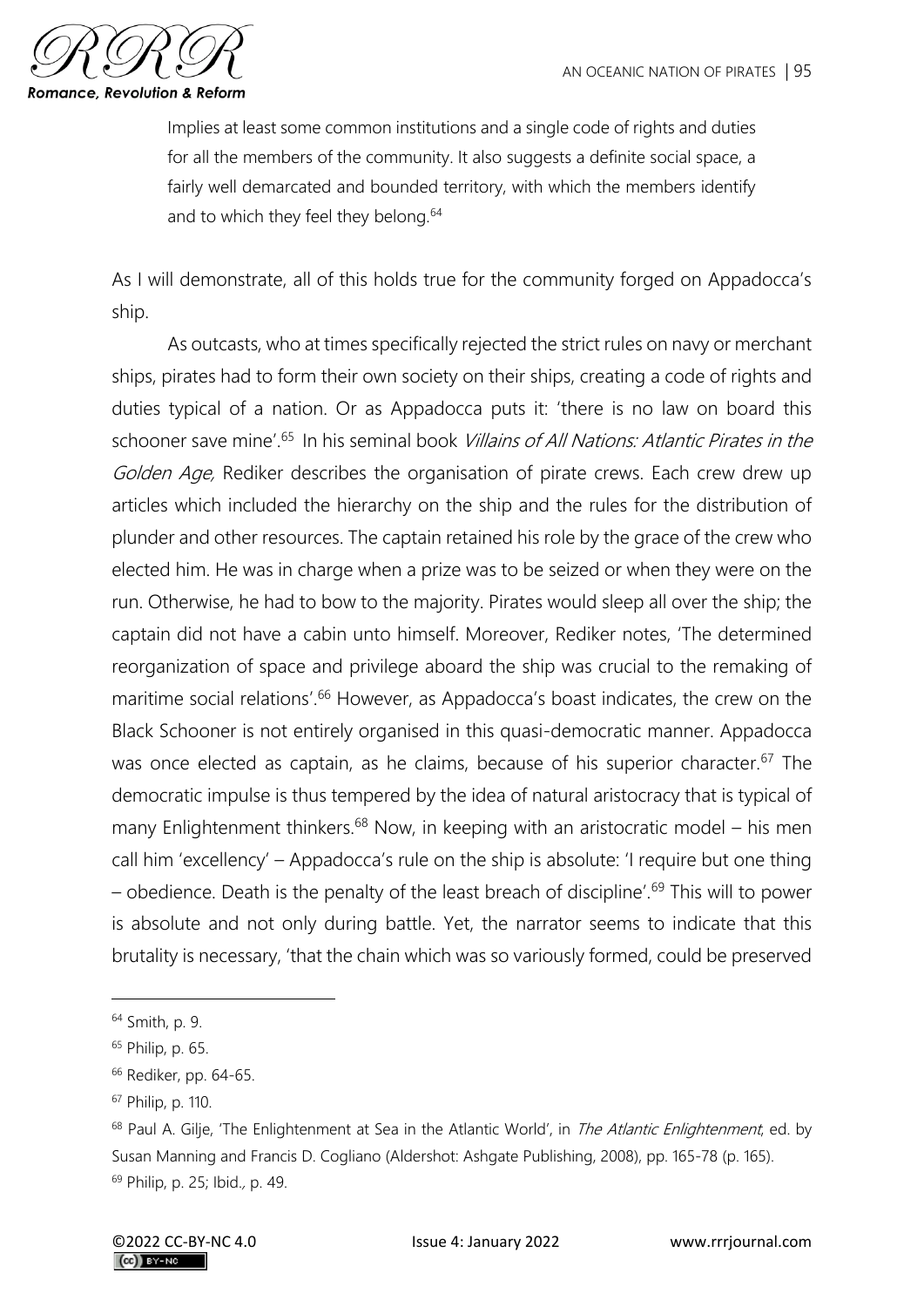

only by a careful protection of each particular link'.<sup>70</sup> Because the crew members come from all over the world, only discipline can hold them together. Their unusual discipline also marks them out as proper gentlemen in spite of their status as pirates. The Enlightenment brought with it also a reform of manners; proper behaviour could be learned by anyone through education and personal discipline.<sup>71</sup> Of course, many of them had been aristocrats in their former lives, supporters of the status quo rather than change. Appadocca's counter-nation remains classist. Together with the racial attitudes towards black people explored earlier, this indicates that Appadocca's nation is far from utopian.

Yet, there is a social security system in place; protecting 'each particular link' also means setting up a system that allocates funds to those injured, just as the historical pirates did.<sup>72</sup> This is part of the system of rights that members of a nation enjoy. After the capture of a prize ship, there is a long scene in which the crew members receive their pay-out according to the injuries sustained.<sup>73</sup> In this strictly homosocial space, there is also a system of inheritance, in which each crew member can designate a friend, who receives his share of the prize should the crew member die. This quasi-legal system is not supported through bloodlines but through choice. It thus functions as an alternative to the familial bonds which were broken by Willmington, and which Appadocca holds sacred. Yet, within his own space he is capable of envisaging an alternative system.

This inheritance system based on will rather than biology is a mirror to the contrast between the nation on the ship and the British nation. In the words of Smith, this is the contrast between a civic – based on will – and an ethnic – based on common ancestry – nation.<sup>74</sup> A civic nation, according to this model, is based on territory and formed through mass culture and politics. The ethnic model is based on birth and native culture. In reality, these two types of nationhood generally overlap. Until the 1820s and 1830s, Ficke explains, Britain was predominantly defined by a civic ideal.<sup>75</sup> This began

<sup>72</sup> Rediker, p. 73.

<sup>70</sup> Ibid., p. 74.

<sup>71</sup> Gilje, p. 166.

<sup>73</sup> Philip, pp. 46-48.

<sup>74</sup> Smith, pp. 11-13.

<sup>75</sup> Ficke, p. 118.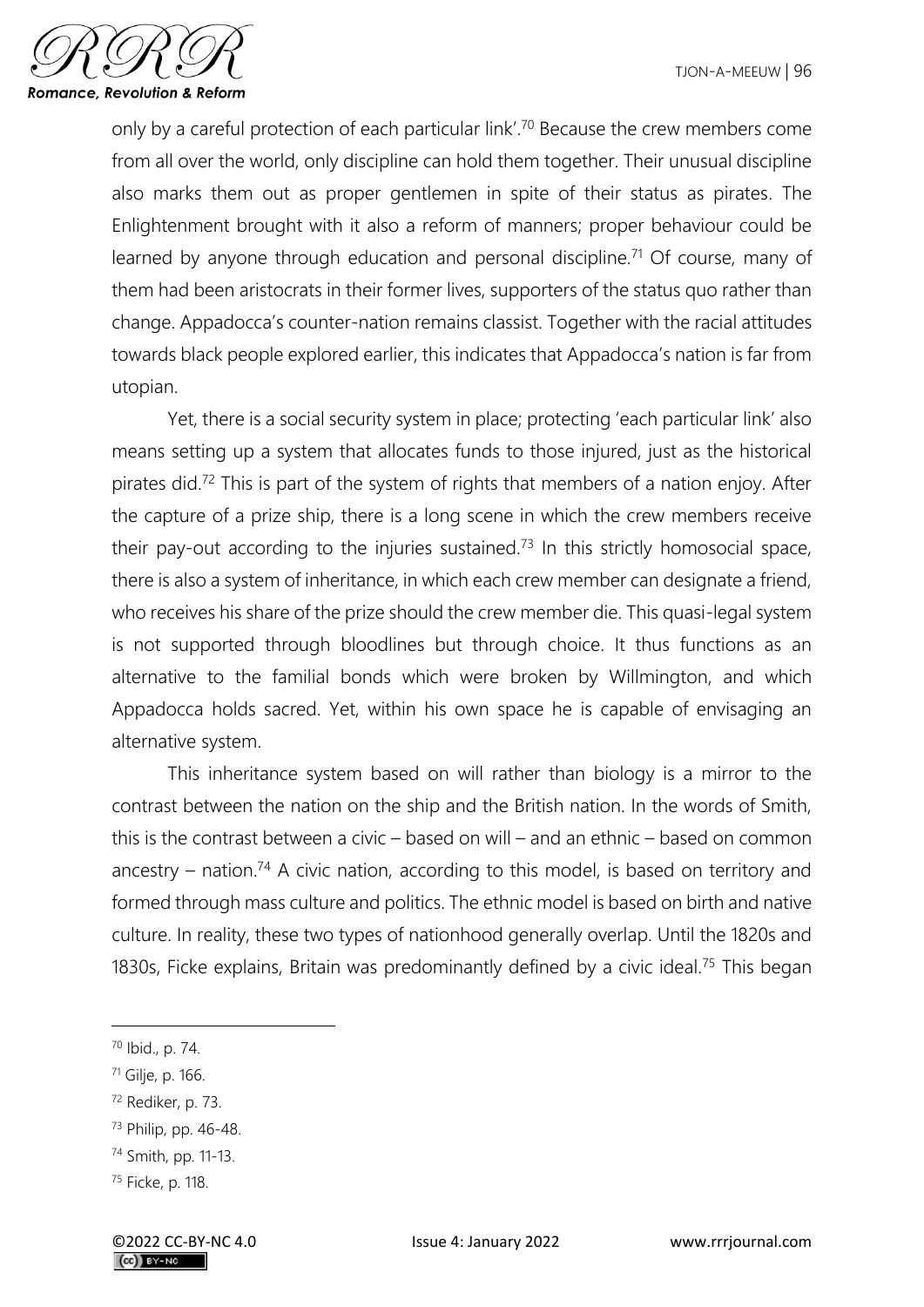

to change as there was an increasing discussion about an extension of political rights, which entailed the question of who the people of the nation were. Race, Patrick Wolfe argues, was used to restrict the expanding political rights to a specific group in spite of the Enlightenment claim to universality.<sup>76</sup> The Black Schooner does not use this category to restrict membership – though gender conceivably is used this way – thus it follows the ideal of a civic nation. It is based entirely on the territory of the ship and common politics, if you will: a hatred of the rest of the world. It is the only space in which a mixed-race man like Appadocca cannot only be a member but actually become the head of a nation of men who 'simultaneously act[ed] as if they were but the individual members of only one single body moved but by one spirit'; or in other words, like Hobbes' Leviathan.<sup>77</sup> They identify entirely with their nation.

Ultimately, however, Appadocca's nation cannot survive. Atopias by their very nature cannot be conquered even within the imagination.<sup>78</sup> As an alternative, the pirate is presented with the possibility of a home on land, but he chooses to return to the ocean instead. After he escapes from the British man-of-war, Appadocca manages to swim to the coast of Venezuela where he is found by Llaneros, the herders inhabiting the steppe, who bring him to a ranch on the grassland. There, he is nursed back to health by the beautiful Feliciana, who implores him to give up piracy for her and to remain on the ranch. In *Empire of Neglect*, Christopher Taylor argues that texts like Emmanuel Appadocca are a reaction to a feeling of neglect by the Empire on the part of West Indians in the wake of economic liberalization. He argues that, '[t]he Americas emerged as an alternative horizon of political belonging that promised West Indians (and especially black West Indians) forms of political legibility and social care denied them in the liberalized empire'.<sup>79</sup> Thus, as Feliciana asks Appadocca to renounce his nation, she offers him a space in an independent Venezuela. He explains that while he might be able to return her feelings, he is bound to his vow of revenge against his father and there is no room for sentiment in a life such as his. $80$  Taylor reads this decision

<sup>76</sup> Patrick Wolfe, Traces of History: Elementary Structures of Race (London: Verso, 2016), pp. 8-9.

<sup>77</sup> Philip, p. 193; Alexandra Ganser, Crisis and Legitimacy in Atlantic American Narratives of Piracy: 1678- 1865 (Cham: Springer International Publishing, 2020), p. 196.

<sup>78</sup> Carroll, p. 7.

 $79$  Taylor, p. 8.

<sup>80</sup> Philip, p. 181.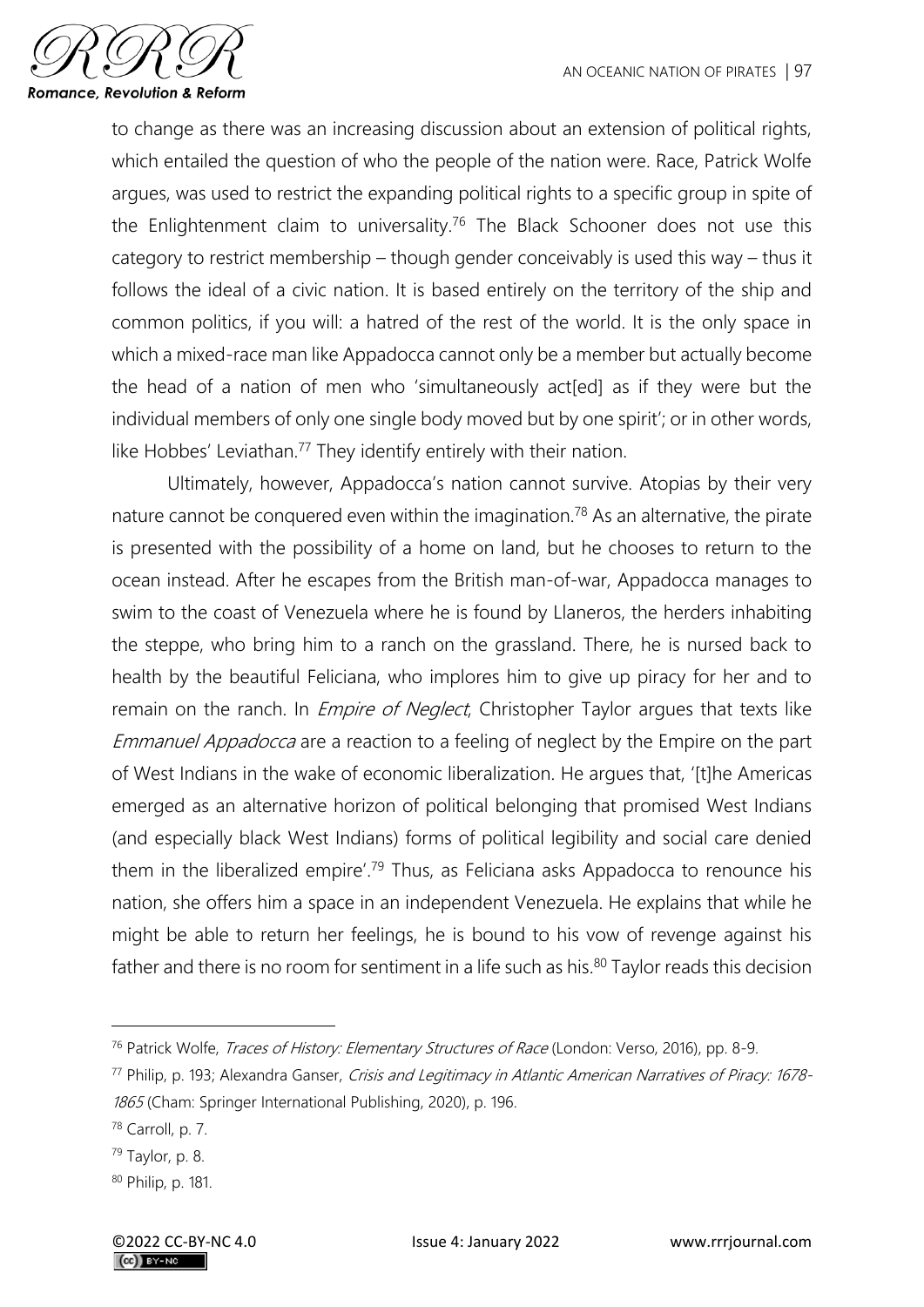

as stemming from a melancholic attachment to abandonment figured in his relationship with his father.<sup>81</sup> I would argue instead that Appadocca's mission to punish his father is about bringing order back to a world of disorder, that is to say, to make it a world in which family ties are not torn asunder by the racialised logic of the Atlantic world. He wants the universalist promise of the Enlightenment without the limitations of race.<sup>82</sup> That is why he cannot give up his mission of revenge.

Additionally, Appadocca is greatly attached to the ocean, apparent in his admiration of it as he returns to the Atlantic: 'Appadocca felt his sensibility deeply moved by the view which opened before him. The great Atlantic rolled heavily below [...] Appadocca could not refuse to his hear the pleasure of admiring such a scene'.<sup>83</sup> He knows that he can only be who he is on the ocean. Lorenzo, on the other hand, is able to return to the land. As previously explained, the first officer is the scion of a European family. After Appadocca's death, he inherits the title of captain. Going to search for help inland on Trinidad he comes across a plantation belonging to the father of Agnes, with whom he had previously fallen in love when she was a captive on the Black Schooner. He wants to marry her, but her father refuses.<sup>84</sup> Yet, as soon as he reveals his identity, the father agrees to the marriage as his family fought alongside Lorenzo's. Lorenzo stays on the plantation. He can do this because he is an exile, but white like others in power: the colonial order has a place of importance for him, even if it is at the periphery rather than within the metropolitan centre.

When the illusion of mastery over the atopic space of the ocean is revealed, it comes in the form of a typically Caribbean weather phenomenon: the hurricane. As discussed above, the fact that Appadocca knows the hurricane is coming is an indication of his mastery, but the hurricane brutally exposes its limits. Against his better knowledge, Appadocca is forced to leave the Gulf of Paria and sail into the open ocean as he is pursued by the British man-of-war after having kidnapped his father a second time, this time from Trinidad. For a while, it seems like the ship might brave the storm thanks to its captain: 'On – on she went, as if actuated by the bold spirit of the man

<sup>81</sup> Taylor, p. 143.

<sup>&</sup>lt;sup>82</sup> This also showcases how the ethnic and the civic ideal of the nation are very rarely completely separate, but usually overlap in some form.

<sup>83</sup> Philip, p. 185.

<sup>84</sup> Ibid., pp. 247-248.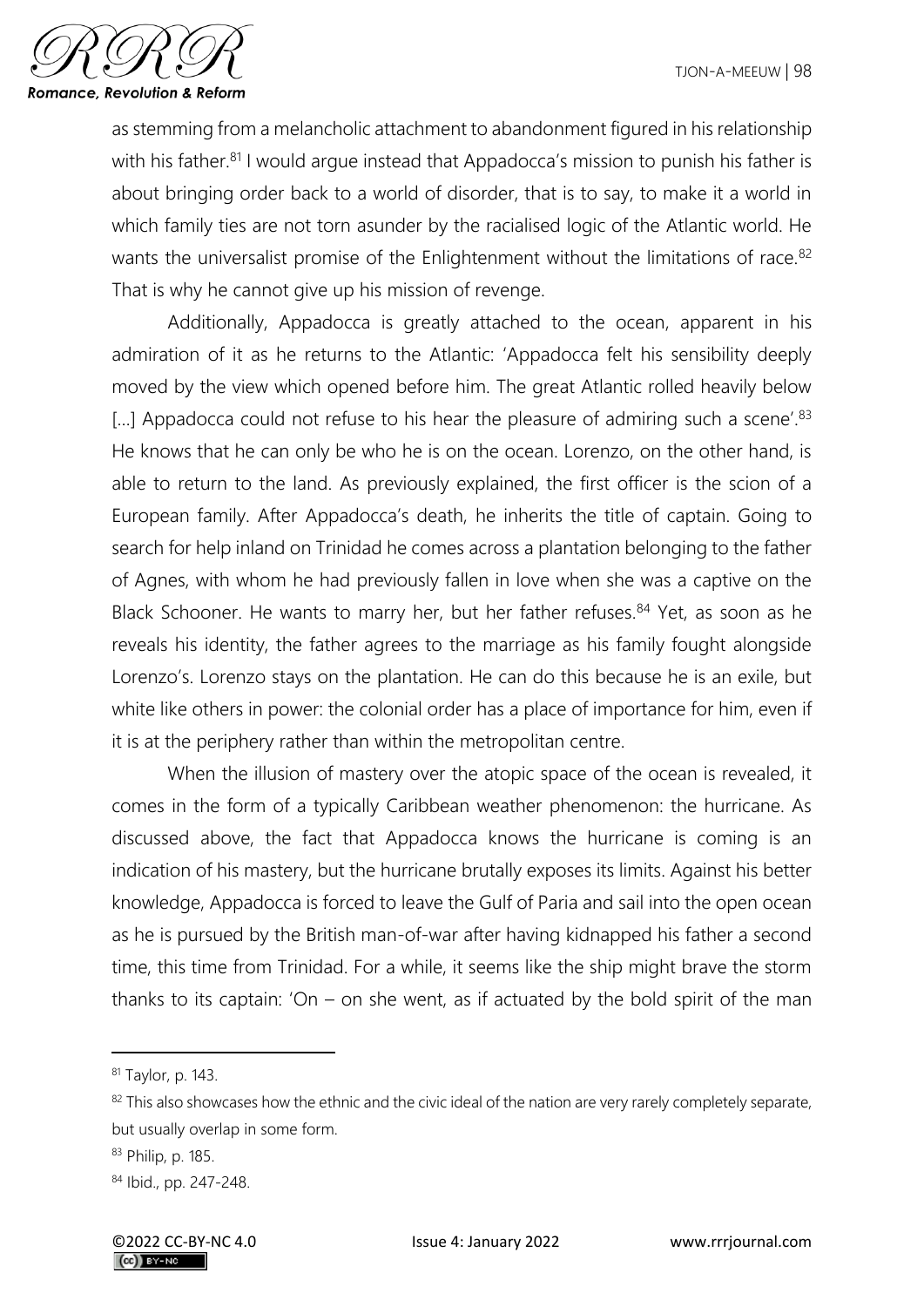

who commanded her, she sought to penetrate the very bosom of the hurricane'.<sup>85</sup> The storm seems almost sublime, and Appadocca 'seem[s] to take pleasure in the terrible convulsions of nature'.<sup>86</sup> However, unlike the sublime image of nature in his cabin, actual sublime nature is beyond his control. Ultimately, the ship is dashed on the rocks before Trinidad and sinks. Some of the pirates, including Appadocca and Lorenzo, manage to save themselves. Willmington, however, is trapped on the ship and drowns. In that moment, Appadocca has attained his goal of revenging himself against his father but simultaneously loses his nation. Yet, he once again chooses the ocean rather than land. He tells Lorenzo to use his buried treasure to build an orphanage and give the rest to his men. In a letter to his friend Charles, he had explained the future he wanted for his men:

I shall lead the men […] to some remote spot on the fertile and vast continent that lies on our right, and build them a city in which they may live happily, quietly, and far removed from the world, whose sympathy they cannot hope, and care not, to possess.<sup>87</sup>

He had also indicated that he would not be part of that city. Instead, in the wake of the hurricane, Appadocca jumps into the water, committing suicide. He knows there is no room for him on land to be who he wants to be, not only part of a nation but a leader of that nation. His defiance has not fundamentally shaken the colonial order. Once his ship is gone, so is his possibility to have a nation outside the purview of the British Empire. It is unclear whether the British man-of-war survived the storm, but either way, there are always more British ships to attempt to rule the waves.

Emmanuel Appadoca is thus a novel that writes back to the metropolitan centre with the aim of imagining a new order. This order takes the form of a proto-nation made up of pirates. Pirates are the ideal figures for this counter-imaginary because they stand outside society, challenging its structure. The ships on which they move function as heterotopic spaces, on an ocean that may be dominated by empires but ultimately cannot be mastered due to its atopic nature. By presenting a nation in which the mixed-

<sup>85</sup> Ibid., p. 239.

 $86$  Ibid.

<sup>87</sup> Ibid., p. 236.